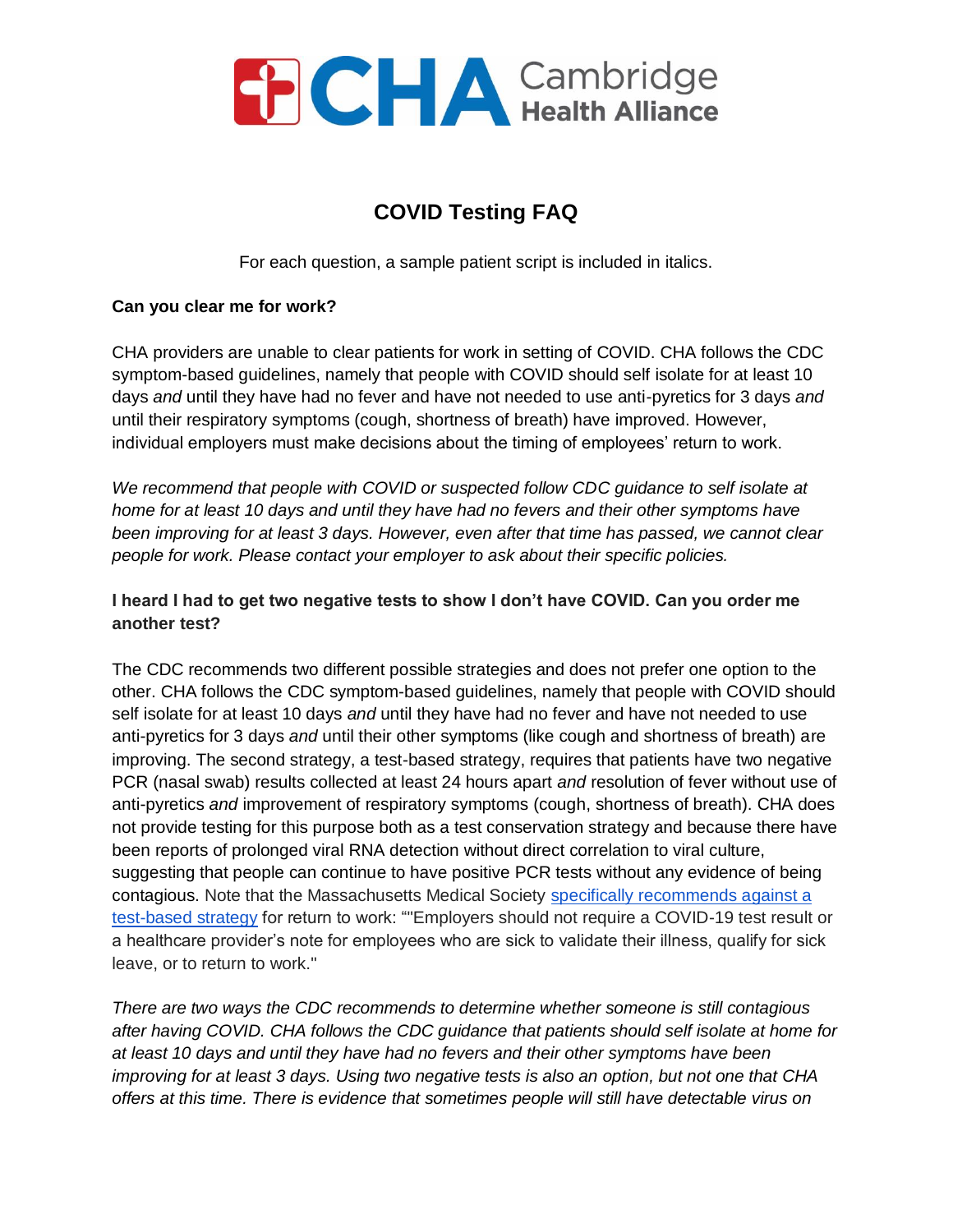*the swab but not actually be contagious, and vice versa. We do know that when it has been at least 10 days and symptoms have started to improve, people are unlikely to be contagious. So, we do not recommend that patients get additional tests.*

# **PCR (Nasopharyngeal) Testing**

## **I had symptoms that ended two weeks ago. I was tested again yesterday and it came back positive. What does this mean?**

CHA follows the CDC symptom-based guidelines, namely that people with COVID should self isolate for at least 10 days *and* until they have had no fever and have not needed to use antipyretics for 3 days *and* until their respiratory symptoms (cough, shortness of breath) have improved. After 10 days, there is little chance that people are still contagious, and the chance of being contagious is likely even lower if patients have no remaining symptoms. There is evidence of prolonged viral RNA detection without direct correlation to viral culture, suggesting that people can continue to have positive PCR tests without any evidence of being contagious. Please see additionally "Can you clear me for work?" (above).

*We recommend that people with COVID or suspected follow CDC guidance to self isolate at home for at least 10 days and until they have had no fevers and their other symptoms have been improving for at least 3 days. After this, it is unlikely that people remain contagious, even if they still have evidence of the virus on a swab. We do not recommend that patients test again for this reason.*

## **I was hospitalized for a month and now I'm still having symptoms like cough or fatigue. Do I need to continue self isolating?**

CHA follows the CDC symptom-based guidelines, namely that people with COVID should self isolate for at least 10 days *and* until they have had no fever and have not needed to use antipyretics for 3 days *and* until their respiratory symptoms (cough, shortness of breath) have improved. Post-COVID cough, fatigue, and many other symptoms can continue sometimes for more than a month after illness, particularly in hospitalized patients.

*If it has been more than 10 days since your first day of symptoms and you have not needed to use anti-fever medicines like ibuprofen or acetaminophen for 3 days and your other symptoms (like cough and shortness of breath) are improving, there is little chance that you are contagious and you no longer need to self-isolate. You may still have symptoms like cough for a while. It is important to get rest and contact us if you begin to feel worse.*

# **I had COVID and recovered but then my public housing complex tested me and I'm positive. Do I need to quarantine?**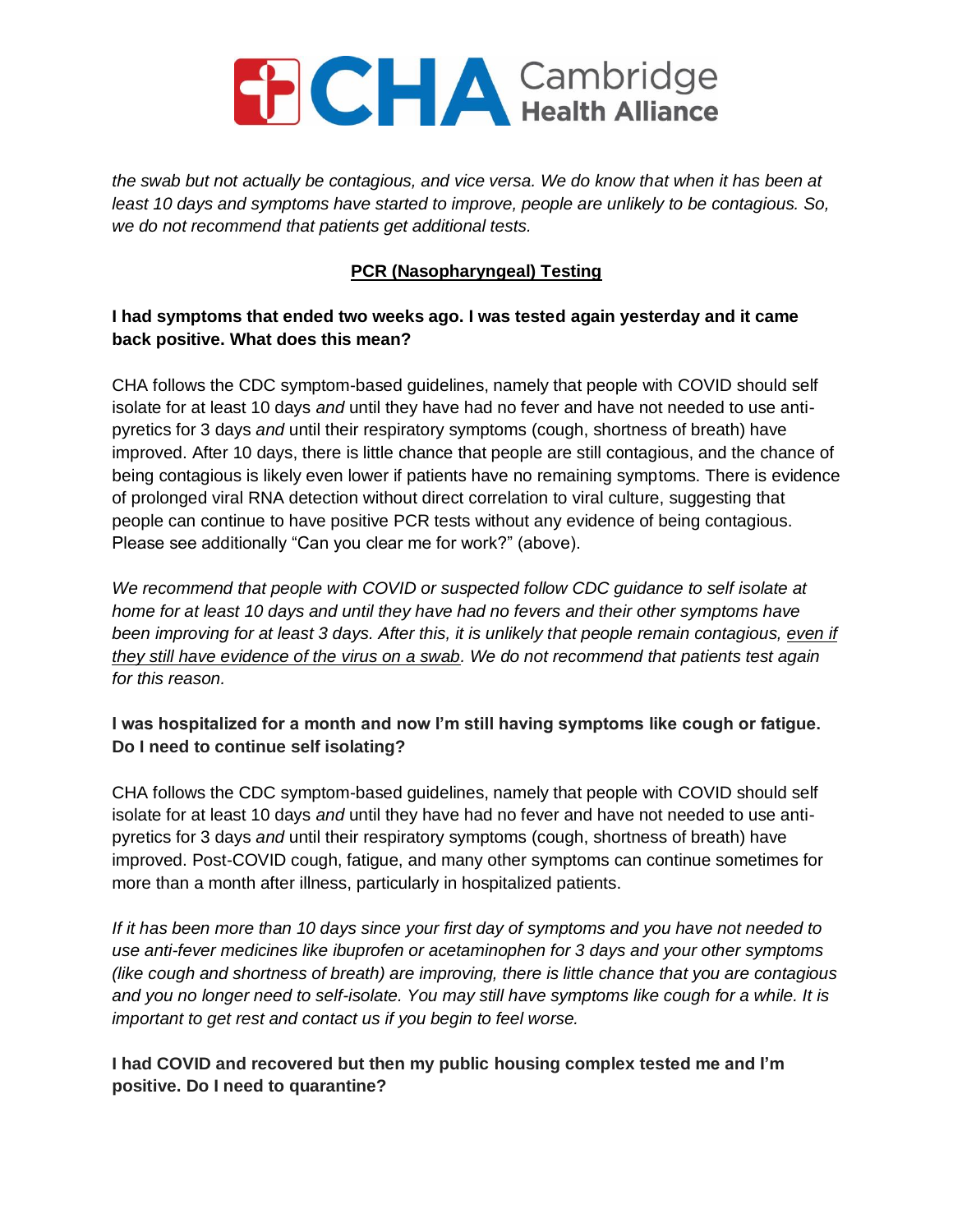The decision to quarantine a patient in this type of case depends on 1) when the patient had COVID; 2) whether the COVID was test-confirmed; and 3) how long ago the patient had COVID. If the patient's COVID was not test-confirmed, we cannot know definitively whether the original presentation was COVID. In that case, if the patient is asymptomatic, the patient should quarantine for 14 days from the time of the positive test. If, however, the patient had testconfirmed COVID in the past, the decision to quarantine should be based on time since symptoms. We believe that it is unlikely that patients can be infected with COVID twice, particularly in the short term, but this has not been conclusively demonstrated. There are therefore two scenarios. If the patient had lab-confirmed COVID and it has been less than a month since the original test, it is likely that the repeat positive test simply represents prolonged presence of viral RNA in the nasopharynx and we would recommend an isolation strategy (10 days *and* until they have had no fever and have not needed to use anti-pyretics for 3 days *and*  until their respiratory symptoms (cough, shortness of breath) have improved, with Day 1 being the day of the original onset of symptoms). If, however, it has been months since the original positive test, the patient should, out of an abundance of precaution, isolate again, this time for 10 days per the CDC (and longer potentially if the patient develops symptoms).

*No prior positive test: If you had symptoms in the past that may have been COVID but never had a positive confirmatory test, we recommend that you self-isolate based on this test. You should stay home for 10 days from the date of the positive test, and if you develop symptoms, you should stay home for a minimum of 10 days and until you have had no fevers and your other symptoms have been improving for at least 3 days.*

*Recent prior positive test: It is not uncommon for patients to have more than one positive swab if they are tested too soon after they develop COVID. You should stay home for 10 days since the date of the positive test, and if you develop symptoms, you should stay home for a minimum of 10 days and until you have had no fevers and your other symptoms have been improving for at least 3 days. After this, it is unlikely that people remain contagious, even if they still have evidence of the virus on a swab.* 

*Distal prior positive test: We believe that it is unlikely that patients can get COVID twice in a short period of time, but we do not definitively know this. Since your last positive test was quite some time ago, we recommend treating this positive test as a second positive test. You should stay home for 10 days from the date of this positive test, and if you develop symptoms, you should stay home for a minimum of 10 days and until you have had no fevers and your other symptoms have been improving for at least 3 days.*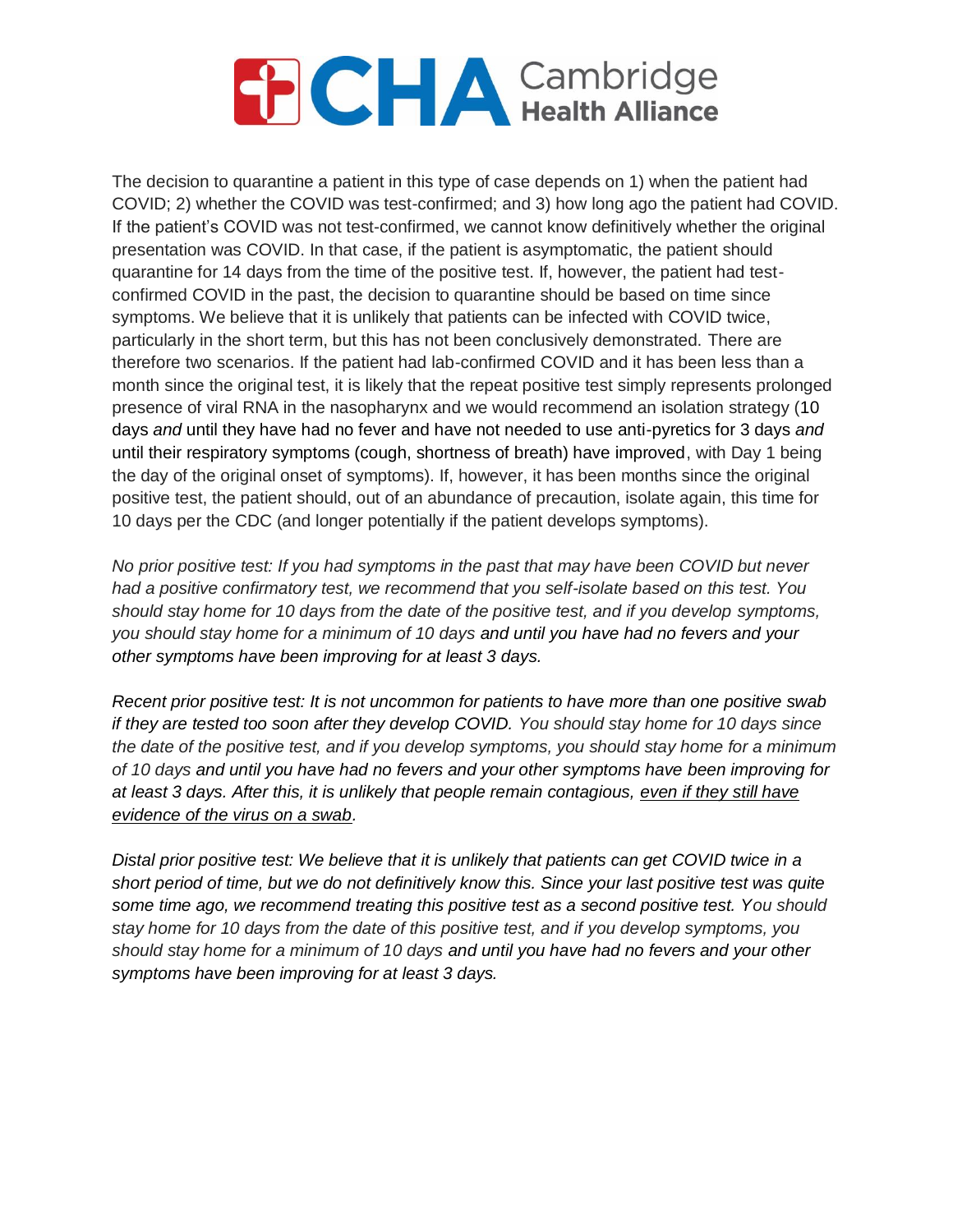#### **Serology (antibody/blood) testing**

#### **Can you order antibody testing for me?**

There has been considerable interest in the development of COVID antibody testing from both a public health and patient perspective. Public health authorities would use antibody testing to assess overall population exposure to SARS-CoV-2 (the virus that causes COVID), which would, among other things, permit authorities to better model a safe "reopening" strategy. From a clinical perspective, among other things, antibody testing gives us a different way of determining whether a patient has previously had COVID especially in cases where patients were not tested by PCR testing (performed as a nasopharyngeal swab as CHA) or whose test was negative. For patients, of course, there is understandable interest in knowing whether they have been previously exposed to the virus. However, we are being cautious about deploying this test for our patients because there are nuances in interpreting the results right now.

At this time, several serologic tests are available and different developers have used different methodologies to develop these tests. There are benefits and drawbacks to each type of test. The Labcorp test used by CHA is a qualitative test, meaning that it does not provide information about quantity of antibody, which is relevant to predicting the robustness of any immune response.

There are some other current limitations to interpretation of serologic tests.

- 1) Immunity: We do not know the clinical meaning of antibody testing in COVID. We can extrapolate from the available data about other types of infections and other coronaviruses.
	- a) Development of protective immunity: Based on information about other non-SARS coronaviruses that humans do develop protective immunity, and that in the case of SARS and MERS they have developed antigen-specific immune memory, though there have not been definitive data demonstrating a protective immunity in the setting of SARS and MERS. There has been one animal study demonstrating that previous exposure to Sars-COV-2 predicts apparent immunity to re-infection at 28 days.
	- b) Duration of immunity: Presuming that antibodies do represent protective immunity, we do not know the duration of this immunity. There are data suggesting that immunity likely wanes; how quickly it wanes may additionally depend on individual patient characteristics and severity of disease.
- 2) Test characteristics: As these tests are new, our understanding of exactly how accurate they are is limited. We do not have precise information on sensitivity and specificity, and particularly not in vivo. Results are also affected amongst other things by the time at which serologic testing is performed, as patients further out from disease onset are more likely to have developed antibodies.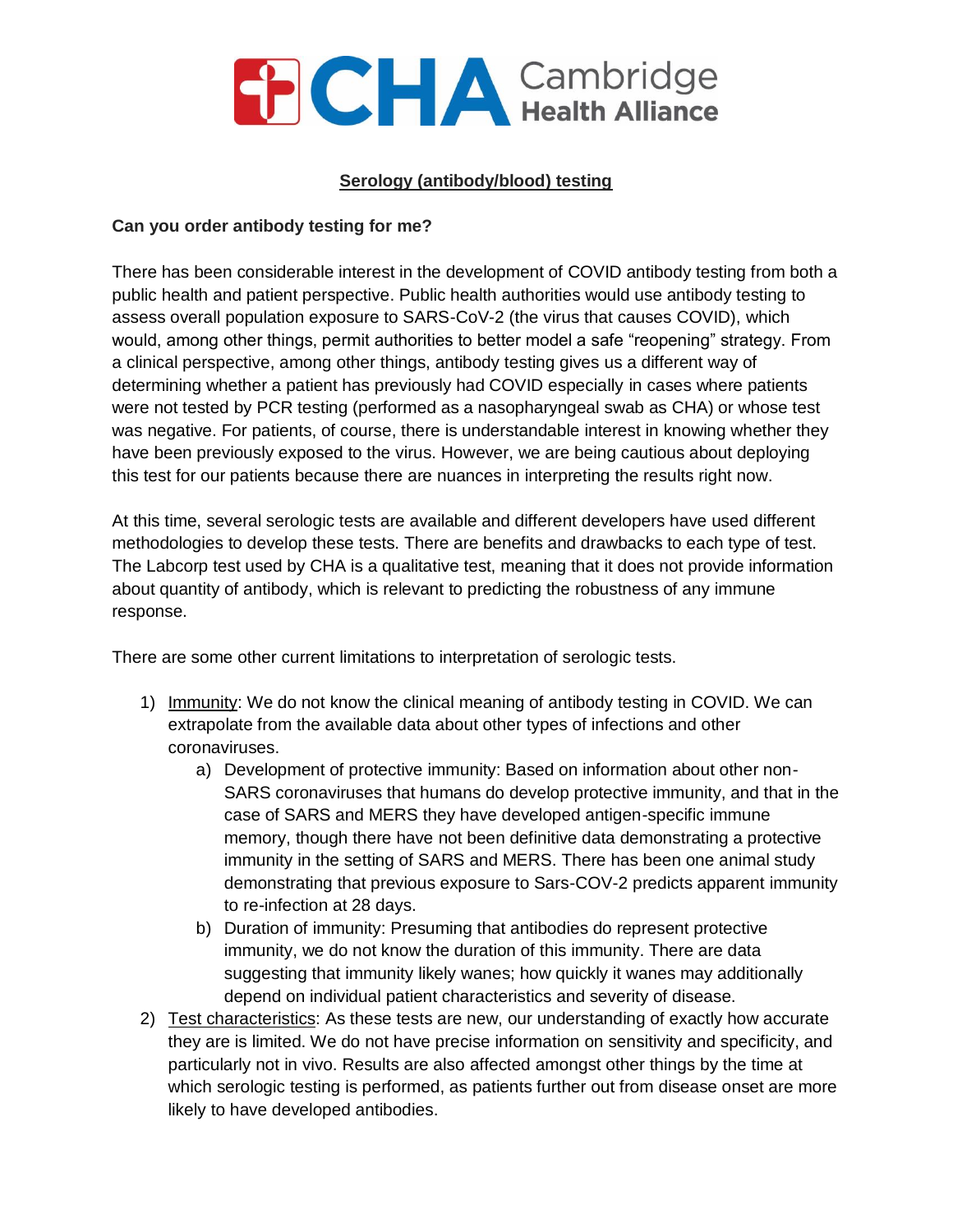*We know that many patients are excited about the possibility of getting tested to see if they have been exposed to the coronavirus, or to see if the symptoms they have or had are signs that they had coronavirus. We are also excited about the possibility of these new tests and how they can help patients and public health in the future.*

*Antibody testing can tell us if a person has been previously exposed to a disease. Right now, though, there are many things we don't know about previous exposure to coronavirus. Most importantly, we don't know whether evidence of exposure means you're immune -- this means we don't know whether having had coronavirus means you won't have it again. Even if it makes you immune, we don't know how long that immunity lasts. Finally, we don't know when the best time is to test patients for antibodies, as testing early after disease might miss antibodies even though a patient was exposed.*

*Right now, we do not know enough about the test or its results to recommend this test to patients. We think that this is likely to change when we know more information about these tests, but at this time we do not recommend antibody testing for patients. Like other health care institutions, CHA is following the data carefully to make sure that our recommendations to patients are up to date.*

#### **I had a positive PCR test and a negative antibody test. Why?**

A positive PCR test is evidence of active presence of viral RNA in the nasopharynx. An antibody test is evidence of prior exposure to COVID. Discordant tests can happen for a few reasons: 1) both the PCR test and the serology test have false negative and false positive rates, and either could be true in this type of case; 2) the antibody test may have been obtained too early after the acute illness to demonstrate immune response; 3) it is possible some patients with mild disease may mount an insufficient antibody-mediated immune response to be detected on testing (this is speculative).

*A PCR test (nasal swab) looks for presence of the virus that causes COVID at that time. The antibody test tells us whether a person has evidence of being exposed to COVID at some point in the past. If you did not have antibodies on your antibody test, there are a few possible reasons: 1) your body didn't build a big immune response to COVID and did not produce antibodies; 2) we tested you for antibodies too early (antibodies do not develop right away); or 3) the antibody test was a "false negative" or the swab (PCR) test was a "false positive."*

## **I had a negative PCR test and a positive antibody test. Why?**

A positive PCR test is evidence of active presence of viral RNA in the nasopharynx. An antibody test is evidence of prior exposure to COVID. Discordant tests can happen for a few reasons: 1) both the PCR test and the serology test have false negative and false positive rates, and either could be true in this type of case; 2) the PCR test may have been obtained at a time in the